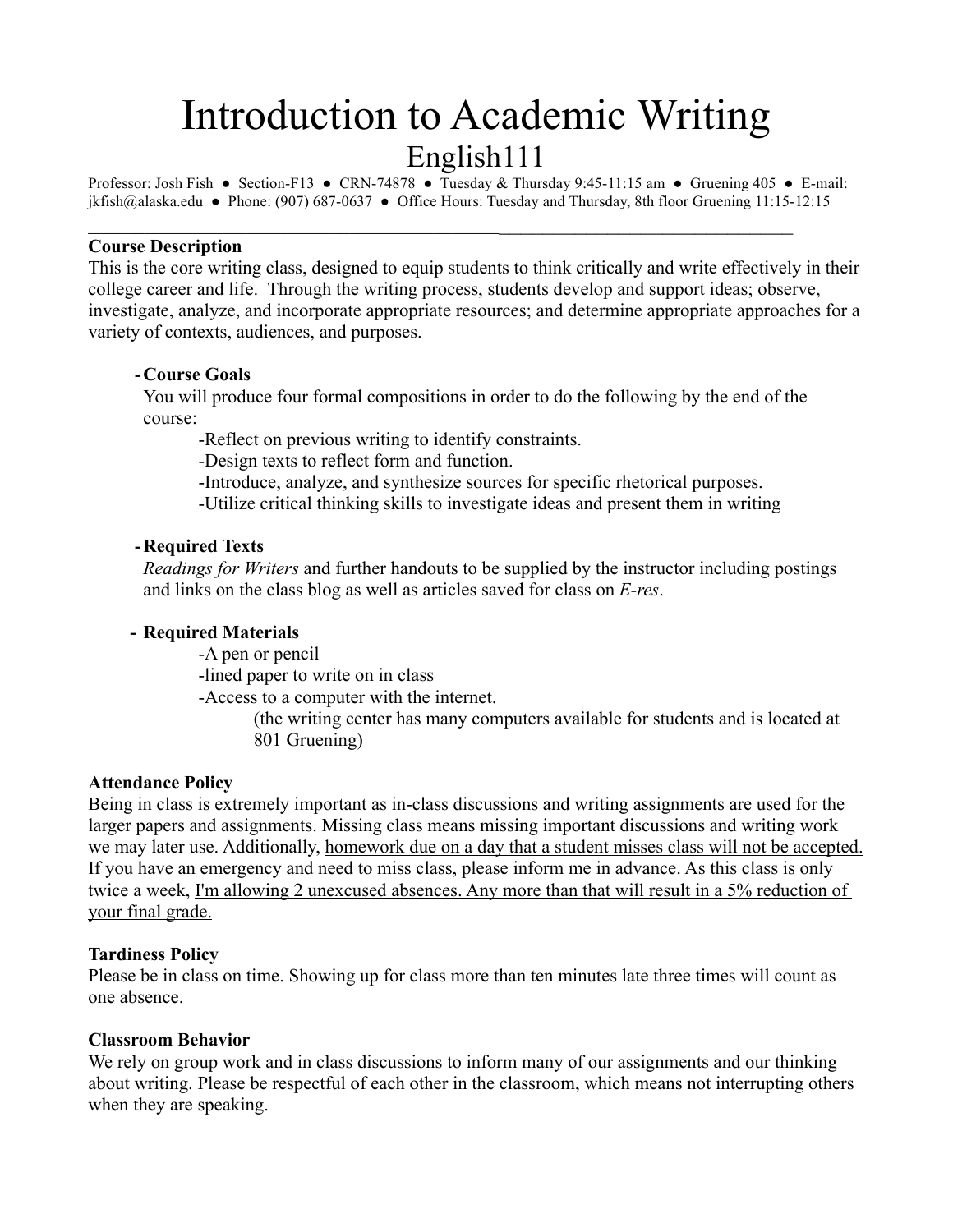#### **Classroom Participation**

As a student you are expected to participate in activities, discussions, group work and in-class writing to earn full credit.

#### **-Class Blogging**

We will all be creating our own personal blogs at www.blogspot.com as well as have a communal class blog (<http://englishone-eleven.blogspot.com/>). Our blogs are a chance for us to have an outside audience for our writing. It is a space for you to create and design. I want you to really own your blog. Think of it as a place for you to hone your rhetorical techniques and not merely to complete assignments.

Don't be afraid to be creative with your class blog. I will read and comment on your blog postings and it is highly encouraged for you to respectfully comment on each other's postings as well. If you don't feel comfortable with this however, you do have the option to make your blog private to everyone except me. Commenting on classmates blog entries is highly encouraged but not required. Again, remember to be respectful when making comments.

#### **-Reading Responses**

You will type your reading responses and bring them to class. They must be at least 300 words. Utilize critical thinking skills when writing your reading responses.

#### **-Submitted Work**

All papers must be formatted in the MLA style. That means typed, double spaced, one-inch margins, 12 point font and printed on 8.5X11 paper. At least three quarters of a page must be filled to count toward page length. A works cited page does not count toward page length. Your name, assignment and date must be typed in the top left corner with page numbers in the top right corner. Staple all work before handing it in.

For MLA help, check out Purdue's Online Writing Lab MLA guide at: <http://owl.english.purdue.edu/owl/resource/747/08/>

#### **-Late Work**

All work is due at the beginning of class on the due date. Late essays will be marked down one full letter grade for each day it is late. Other assignments won't be accepted late. In the event of an excused absence, contact me.

## **Conferences**

Conferences will be in the first week of November. This is a time us to sit down together and talk about your writing so come prepared to discuss. Conferences will take place during regular class days and be scheduled in advance. If you are unable to attend your scheduled conference time please let me know in advance.

#### **Plagiarism**

Plagiarism is unacceptable. If you are unsure how to cite a source properly please see me. MLA guidelines can be accessed on the internet at, <http://owl.english.purdue.edu/owl/resource/747/08/> The writing center at 801 Gruening also has citation resources and tutors who can explain it all to you.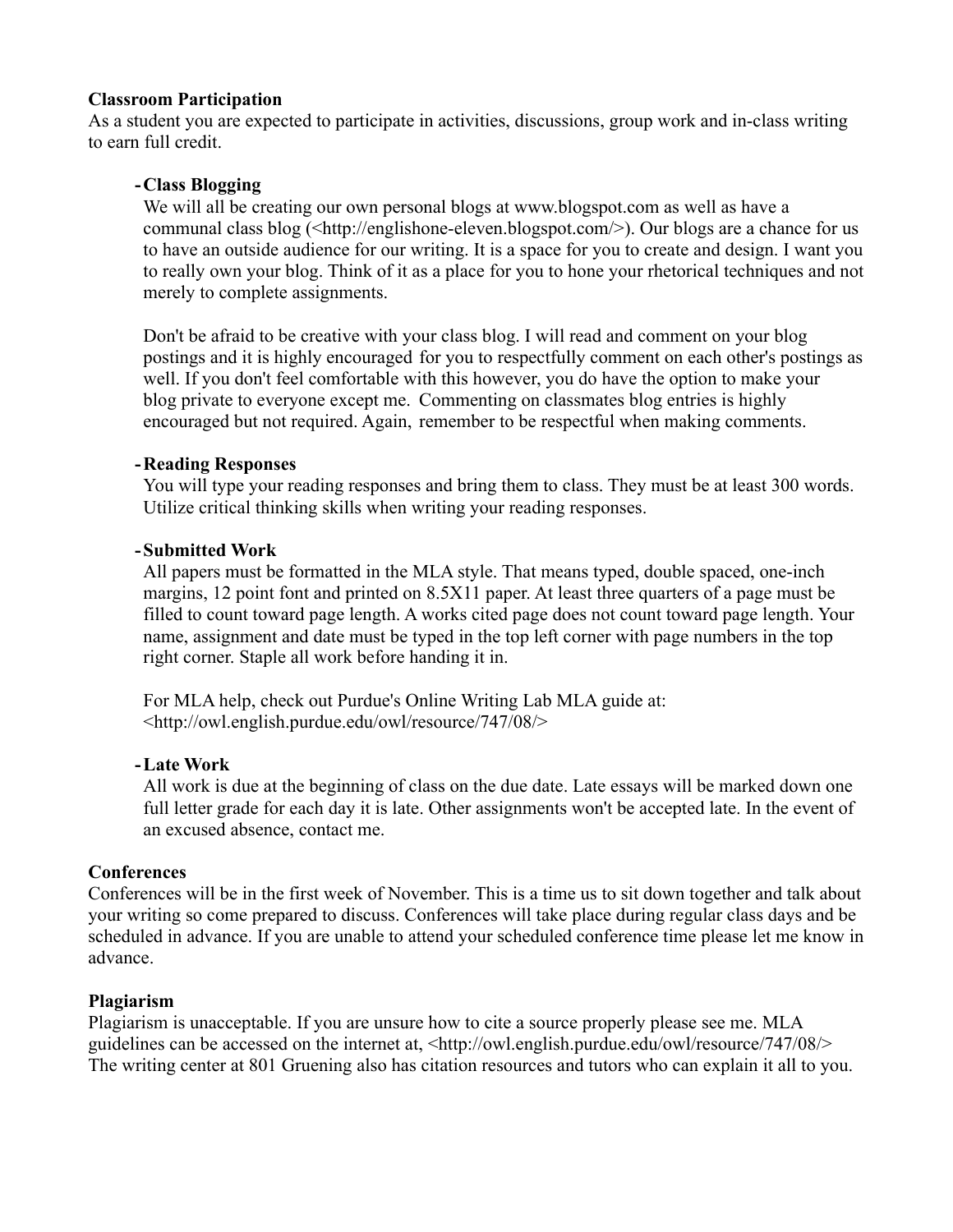## **Office Hours**

My office is located at 801 Gruening behind the English departments main office, desk #6. My office hours are right after class both Tuesday and Thursday from 11:15 - 1:00. If you know you need to speak to me please make an appointment but feel free to come and see me for any reason. If these hours won't work for you please let me know and we can schedule another time to meet.

| <b>Grades</b>            | <b>Points</b> |                             |
|--------------------------|---------------|-----------------------------|
| In class participation   | 100           |                             |
| <b>Blog Posts</b>        | 150           | You must turn in all four   |
| <b>Reading Responses</b> | 150           | essays in order to complete |
| Essay #1                 | 100           | this course.                |
| Essay $#2$               | 100           |                             |
| Essay #3                 | 300           |                             |
| Essay $#4$               | 100           |                             |
| Total                    | 1000          |                             |

Core class grading policy:

<http://www.uaf.edu/files/uafgov/Publicize-Grading-Policy-for-C-and-below.pdf>

- A 940 1000
- A- 900 939
- B+ 870 899
- B 830 869
- B- 800 829
- C+ 770 799
- $C$  730 769 C- 700 -729
- $D+ 670 699$
- D- 600 629
- F less than 600

## **Opportunities for Extra Credit**

Attending a tutoring session at the writing center will earn you 10 points of extra credit if you provide me with writing center business card dated and signed by your tutor.

## **Campus Services:**

**Rural Student Services (RSS):** Supporting students who have lived most of their lives in rural communities.

**website** - <http://www.uaf.edu/ruralss> **phone** - (907) 474-7871 **address** - 202 Brooks building

**Students with Disabilities:** The office of disability services upholds the rights and ensures that students with disabilities have equal access to course and campus materials. If you have a disability please see to discuss accommodations.

UAF Disability Services is located in the Whitaker Building, room 208.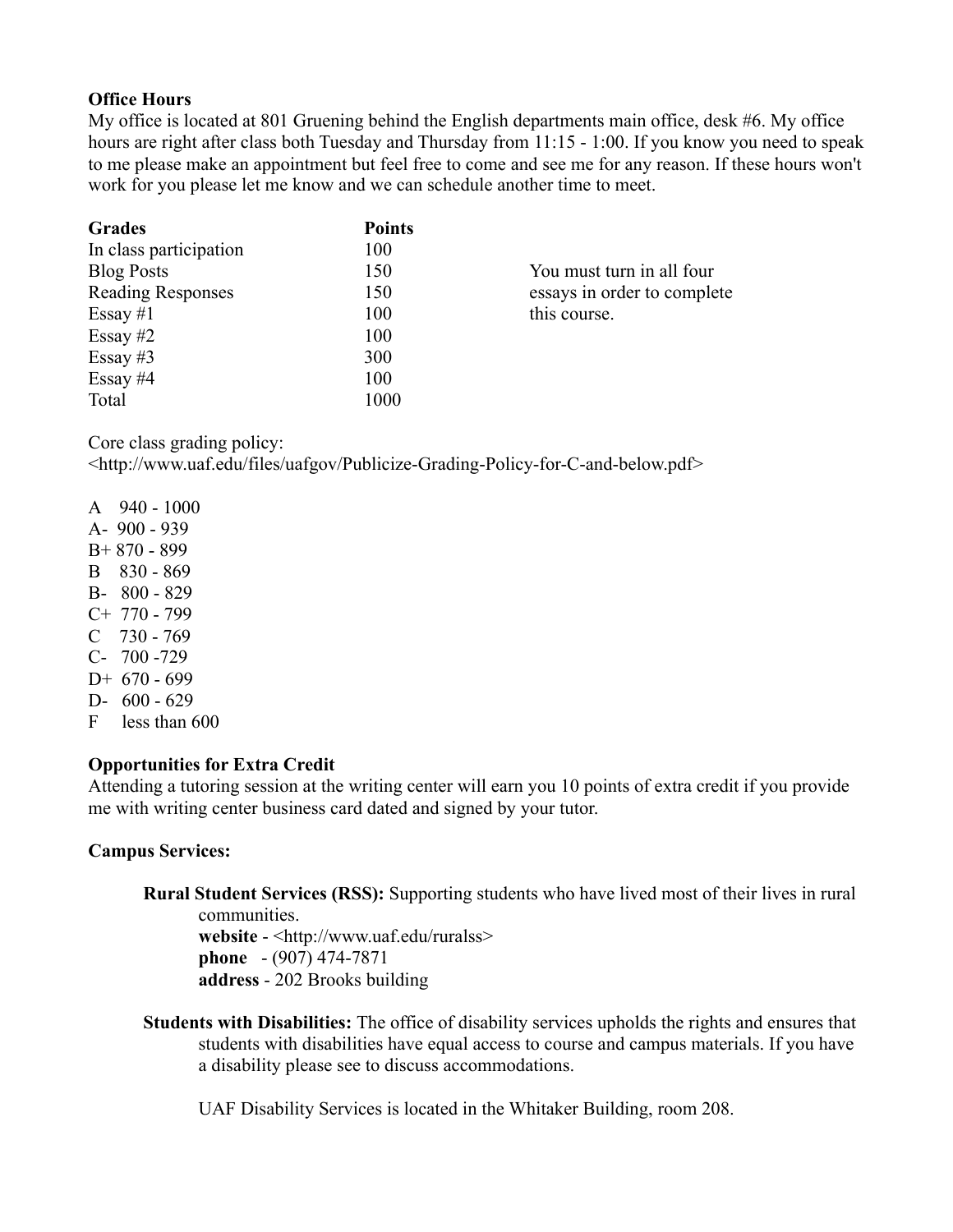Whitaker is on the corner of Yukon Drive and North Chandalar. The accessible parking and accessible entrance are on the North Chandalar Drive side of the building.

#### **Fall and Spring Hours**

Monday – Friday 8:00 a.m. – 5:00 p.m.

#### **Department Contact Information**

Phone: (907) 474-5655

Email: uaf-disabilityservices@alaska.edu

#### **Website**

http://www.uaf.edu/disability/students/

**The Writing Center:** The writing center is a free tutoring service offered by UAF. Each session is 30 minutes of one-on-one tutoring advice offered for any stage of the writing process in order to make your writing stronger. The writing center is also home to a computer lab offering 25 pages of free printing.

The writing center is located at 801 Gruening.

**Phone:** (907) 474-5314 Walk-ins are welcome, however, it is best to make an appointment before going to the writing center as tutors are limited.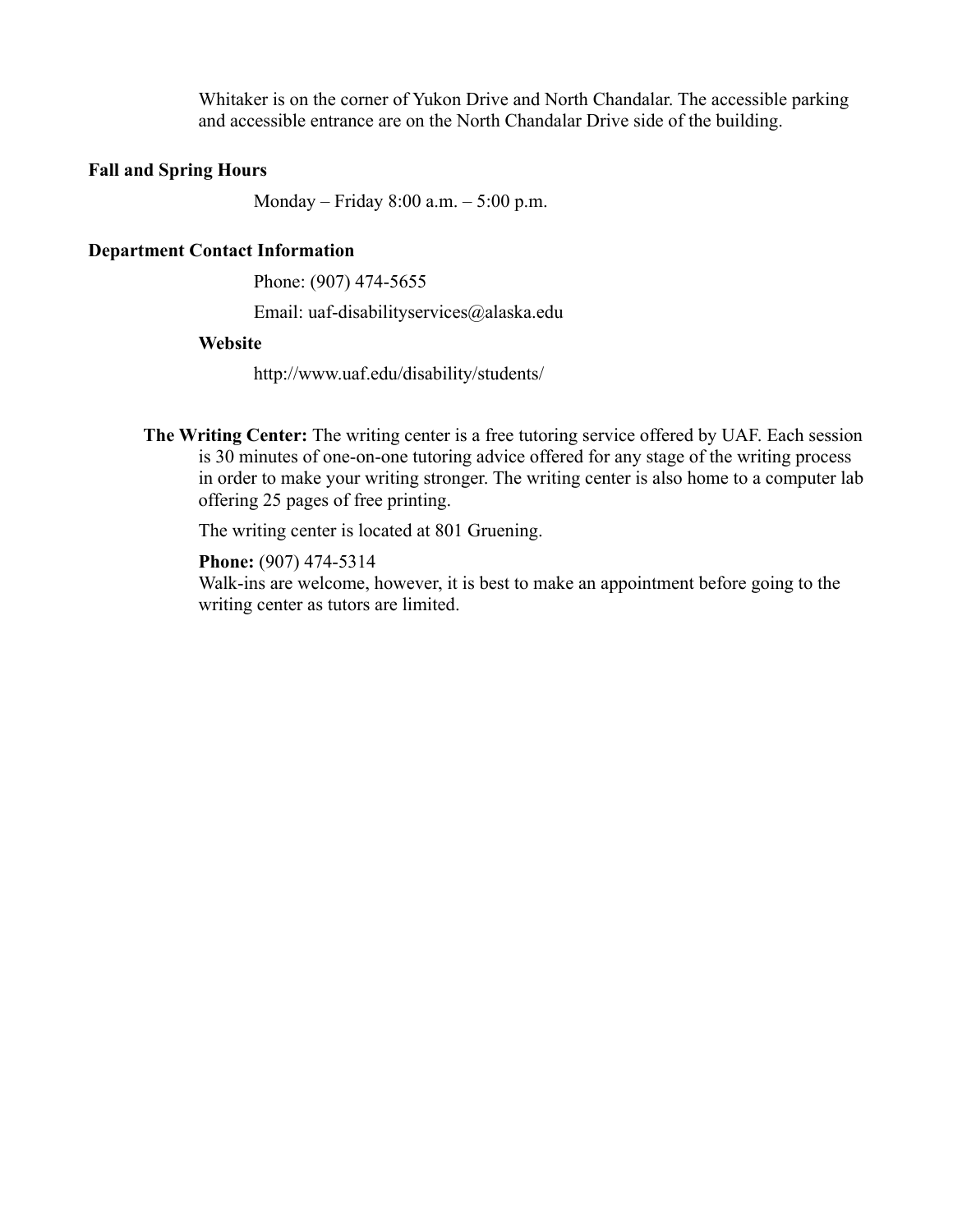## **Class Schedule**

*subject to change if necessary*

| <b>Date</b> | <b>In-Class Work</b>                             | <b>Due</b><br><b>Readings to have read</b><br>$\prime$                                   |
|-------------|--------------------------------------------------|------------------------------------------------------------------------------------------|
|             |                                                  | Week 1                                                                                   |
| 09/01/11    | Introductions, syllabus, how to<br>create a blog |                                                                                          |
|             |                                                  | Week 2                                                                                   |
| 09/06/11    | assign essay #1                                  | Blog Post #1: / Have read - syllabus                                                     |
| 09/08/11    |                                                  |                                                                                          |
|             |                                                  | Week 3                                                                                   |
| 09/13/11    | <b>Museum Visit</b>                              | Have read - Hoshino essay (handout)                                                      |
| 09/15/11    |                                                  | Blog post #2 - museum visit                                                              |
|             |                                                  | Week 4                                                                                   |
| 09/20/11    |                                                  |                                                                                          |
| 09/22/11    |                                                  | Due: Essay #1                                                                            |
|             |                                                  | Week 5                                                                                   |
| 09/27/11    | <b>Assign Essay #2</b>                           | Have read - There is No Unmarked Woman<br>by Deborah Tannen                              |
| 09/29/11    | <b>MLA</b> citation activity                     | <b>Have read - Understanding Comics by Scott</b><br><b>McCloud</b>                       |
|             |                                                  | Week 6                                                                                   |
| 10/04/11    |                                                  | Blog post #3                                                                             |
| 10/06/11    |                                                  |                                                                                          |
|             |                                                  | Week 7                                                                                   |
| 10/11/11    |                                                  | Have Read - Where I Come From Is Like<br>This by Paula Gunn Allen                        |
| 10/13/11    | <b>Peer Review</b>                               | Due: Essay #2 rough draft                                                                |
|             |                                                  | Week 8                                                                                   |
| 10/18/11    |                                                  | Blog Post #4 -                                                                           |
| 10/20/11    |                                                  | Due: Essay #2 final draft                                                                |
|             |                                                  | Week 9                                                                                   |
| 10/25/11    | <b>Assign Essay #3</b>                           | Have Read - Soft Sciences Are Often Harder<br><b>Than Hard Sciences by Jared Diamond</b> |
| 10/27/11    |                                                  |                                                                                          |